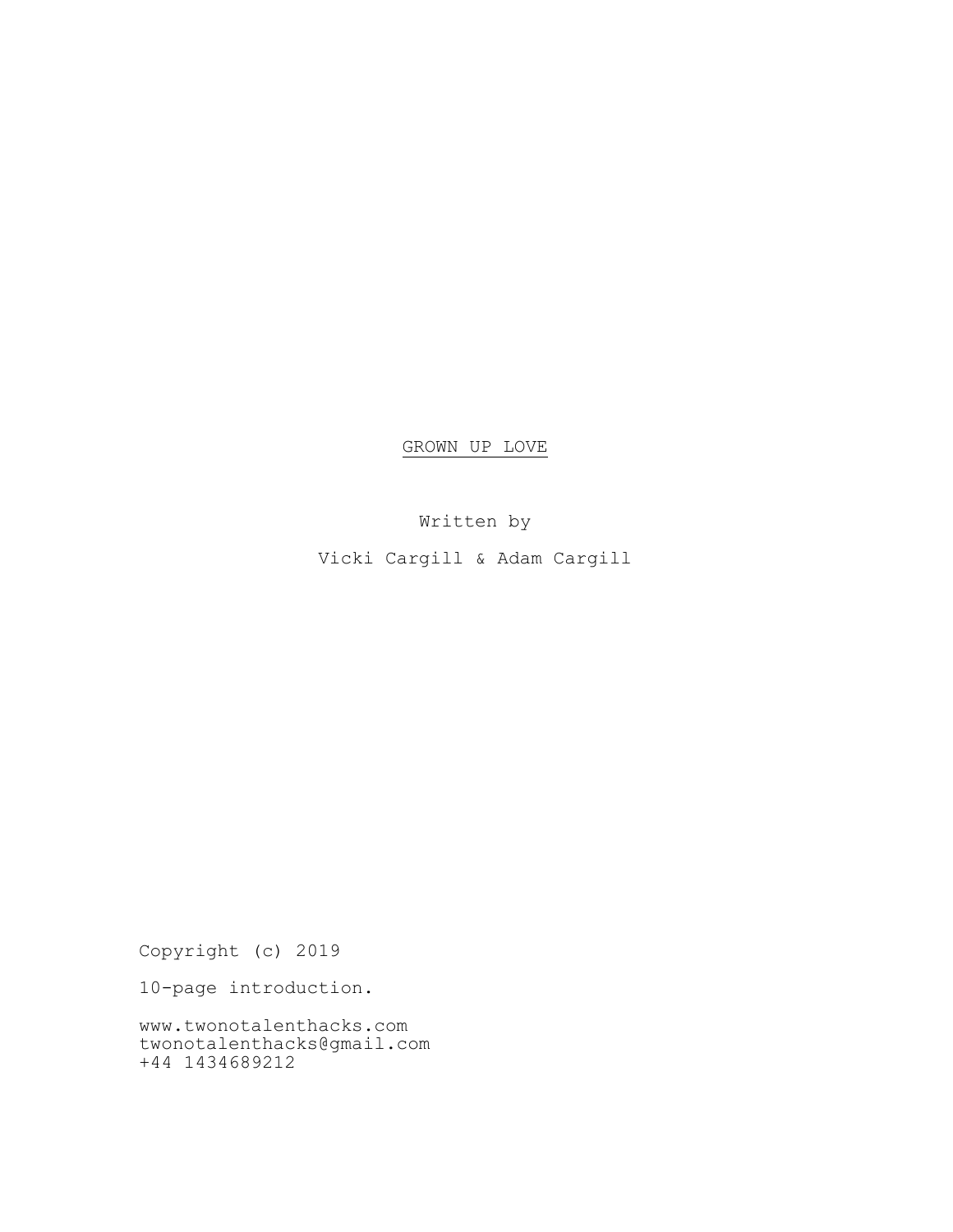FADE IN:

# EXT. – LONDON, HELICOPTER SHOTS - ESTABLISHING

London's iconic landmarks: Tower Bridge, Big Ben and the Houses of Parliament, St Paul's Cathedral, O2 Arena, Piccadilly Circus.

We establish our city for a few shots, and then

CUT TO:

EXT. DOCTOR'S OFFICE, LONDON – DAY

A sturdy, brown stone building on a busy street. A discreet brass plaque announces this is the Heartstone Medical Clinic.

CUT TO:

INT. DOCTOR'S EXAM ROOM - DAY

We see a Doctor's face with a head lamp turned on. He looks into the camera.

DOCTOR SPELUNKER

Hmm...

He turns his head to the left, then slowly to the right.

DOCTOR SPELUNKER (cont'd)

Ah, right...

He reaches up and turns off the light.

Oh shit...

DOCTOR SPELUNKER (cont'd) Well, Mrs. Stelling, I was correct! You are indeed pregnant! Congratulations!

> CUT TO REVERSE SHOT:

EM STELLING lies on a bed, in a medical gown, her feet in the stirrups. She is 35 and looks surprised and embarrassed.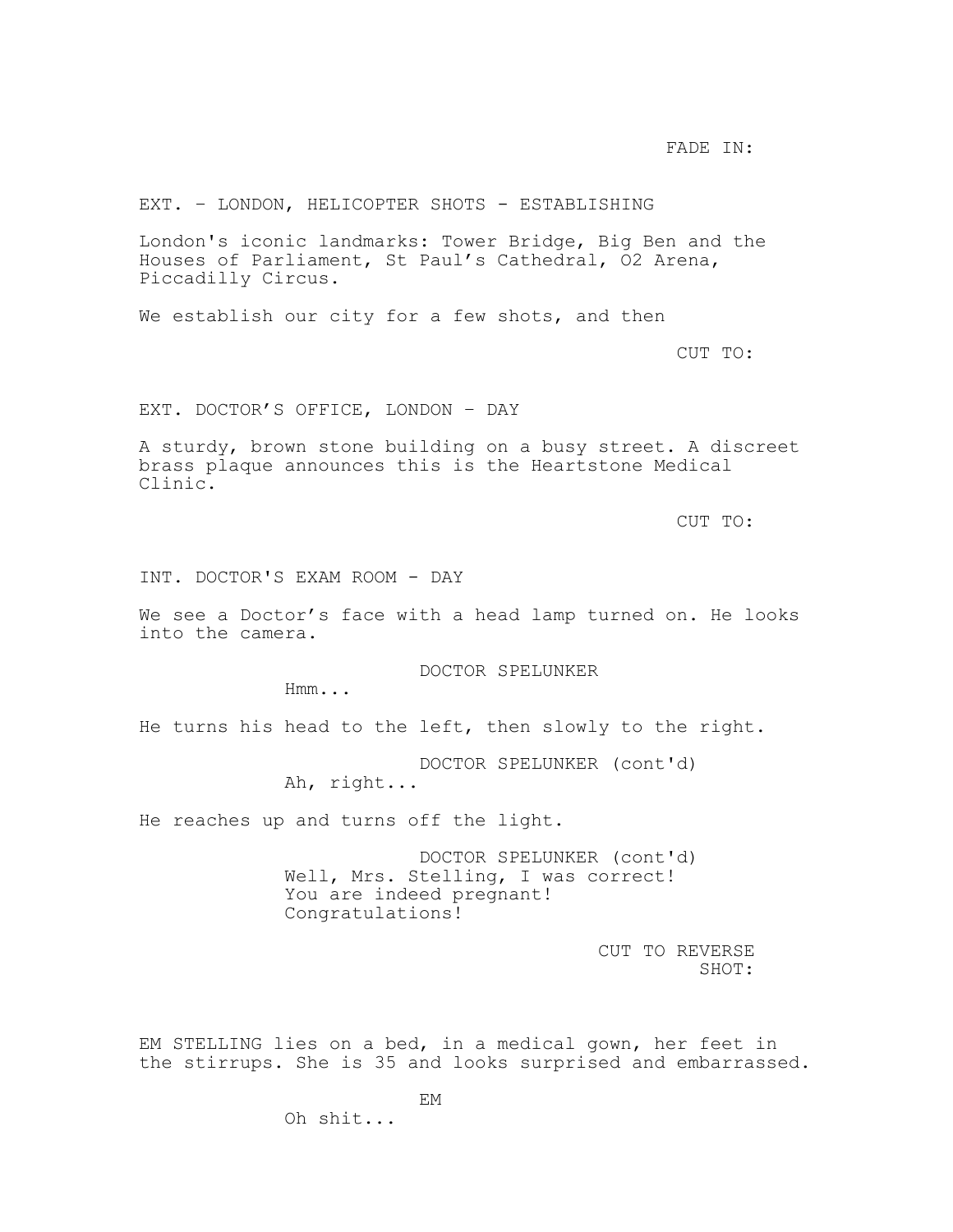CUT TO:

EXT. LEAFY SUBURBAN STREET - DAY

Close in to see a building with "Mandrake Medical Surgery" sign out front.

CUT TO:

INT. DR MANDRAKE'S OFFICE - DAY

We see a woman sitting at her desk. She reaches down and hands a pamphlet across the desk. It reads "NHS - LIVING WITH DIABETES". She speaks to the camera.

> DOCTOR MANDRAKE So while we caught it early, it's still going to mean a major adjustment to your lifestyle. Diet, exercise and work habits will all have to change.

> > CUT TO REVERSE SHOT:

ERIC STELLING, 37, American, and balding, sits and looks despondent.

ERIC

Oh shit...

CUT TO:

EXT. BUSY LONDON STREET, AUTUMN - DAY

EM is walking along, on her phone.

ERIC (V/O) Hi this is Eric Stelling, I'm not here at the moment. Please leave...

EM

Voicemail...Shit...

ERIC (V/O) ...back as soon as possible.

\*BEEP\*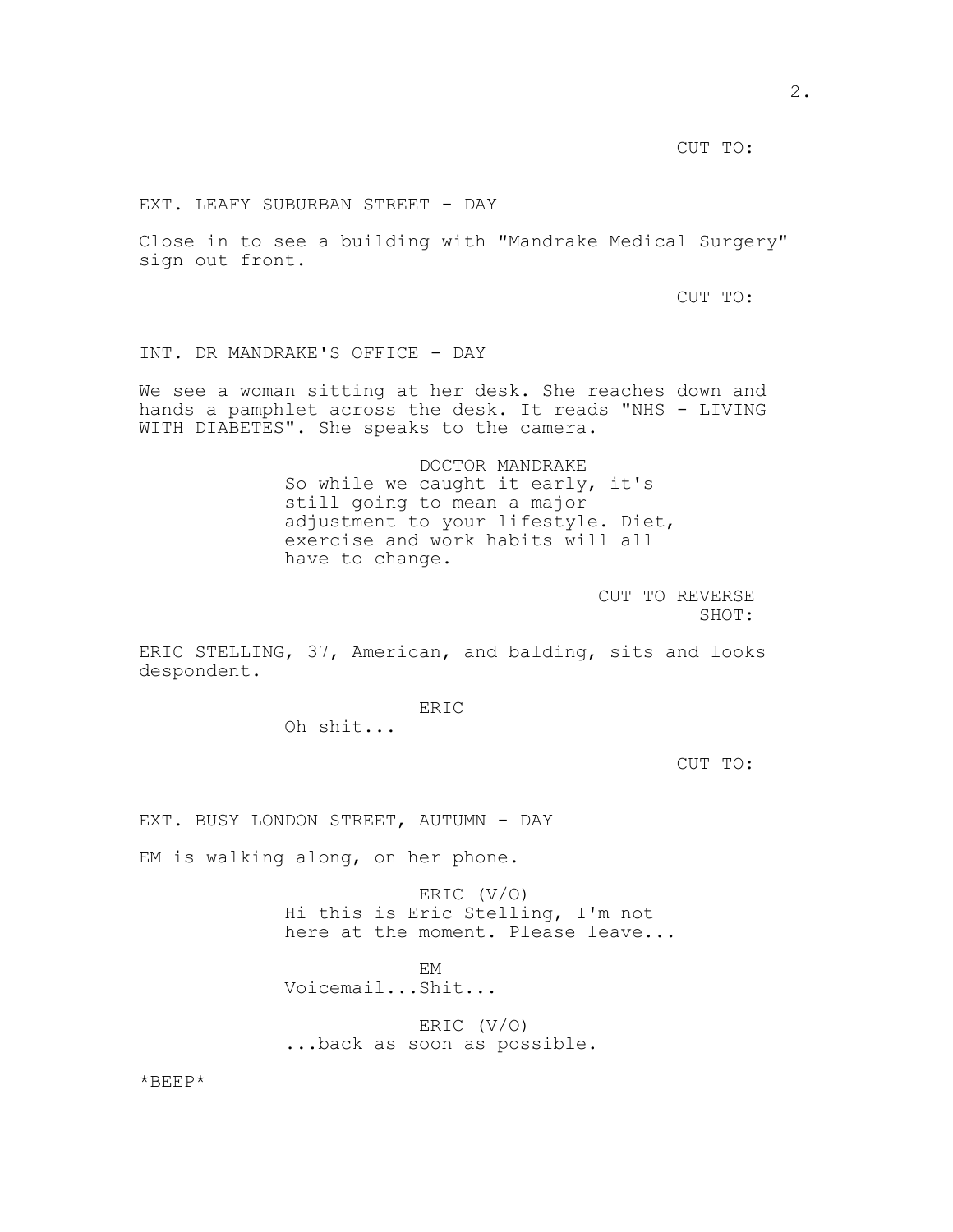EM (distracted) Hey, it's me. You know, your wife. Sorry, just had a bit of a...well, um, it's been an eventful morning. Now I'm off to meet Harriet at the concert hall. I'll see you tonight, and I think you should --

She absentmindedly walks into an intersection and a black cab nearly runs her over. She jumps back from the curb.

> EM (cont'd) (shouts) FUCK ME! (beat into phone) Shit! No, not that. Well, we can if you want to. I mean, I'd like dinner first, but... (agonized embarrassment) Shit. Look, I'll speak to you later.

She throws the phone in her bag.

CUT TO:

EXT. LEAFY LONDON SUBURBAN STREET - DAY

ERIC emerges from the Doctor's office building. He reaches into his jacket for his phone, walking along the street, and dials.

> EM  $(V/O)$ Hello, you've reached Em Stelling Of Stellar Events. Please..

ERIC sighs and hangs up. He texts her instead:

ERIC (TEXT) Hey - checking in. i think you are at the hall now, but i wanted to talk. never mind. hope it's going well there. see you at home.

He sees that he has a voicemail. As he walks along, he plays it.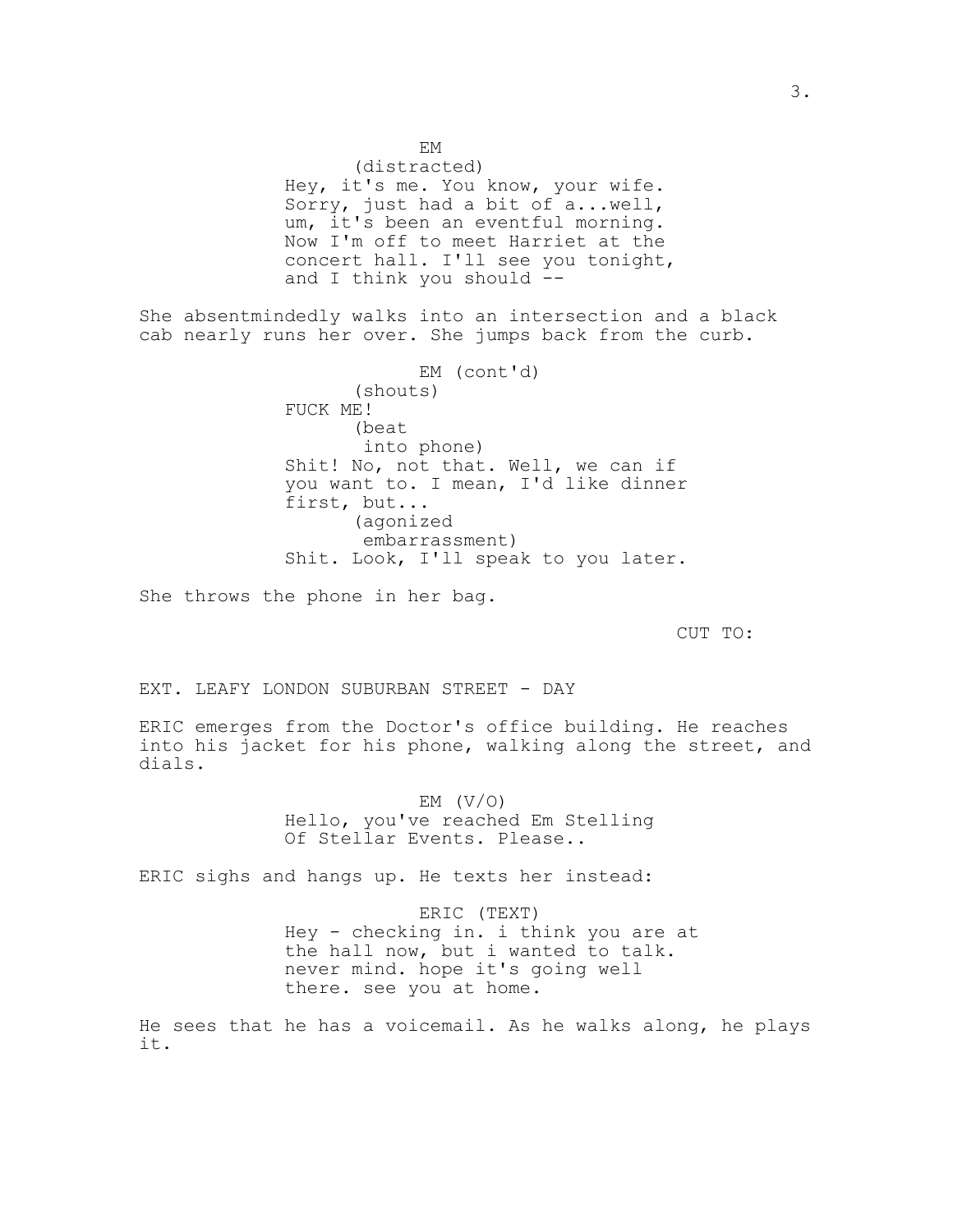EM  $(V/O)$ ...FUCK ME! Shit! No, not that. Well, we can if you want to. I mean, I'd like dinner first, but...

ERIC doubles over in laughter...

CUT TO:

Opening MONTAGE.

A) A black tie party staged at an event hall. We can see British politicians, media people and socialites everywhere. There are billboards all around proclaiming "la Rochelle".

DEE SHIPLEY, an attractive woman in her late 30s, is elegant sophistication personified. Black knee length dress, sparkles, understated. Hair perfectly coiffed, dripping with jewels. She is confident, smiling and working the room with a vengeance.

Behind her are two minions: ALEC, 25 and gorgeous in a tuxedo, is carrying file folders. Next to him and handing out cards, press packets and trying to manage a large, overthe-shoulder bag, is EM. EM is dressed in a daring, plunging, tight blue dress that is totally wrong for her job. She looks stunning.

We see ERIC approach DEE, wearing a tuxedo. He kisses her on each cheek and hands her an emblazoned BluffPost business card. She nods, smiling, then stops and looks at him. She turns and beckons EM forward, and introduces them. She smiles and leaves.

EM is flustered and tries to hand him a folder when the bag slips off her shoulder, nearly taking the dress with it. ERIC is smitten, and grabs for the bag. The camera closes on their faces, close to each other, as they smile.

B) ERIC & EM's living room at dusk. ERIC is moving into EM's flat. There are boxes everywhere and all is disorder and chaos. ALEC, 25 and fit, sits with DEE on a sofa, the two of them holding hands. FREUD, a large mutt, sits next to EM on the other couch. EM looks amused but tired.

ERIC walks in from the kitchen with a tray of cold drinks.

ERIC motions FREUD to move so he can sit next to EM. FREUD bares his teeth. ERIC yells, FREUD barks. Everyone else laughs. EM shrugs her shoulders.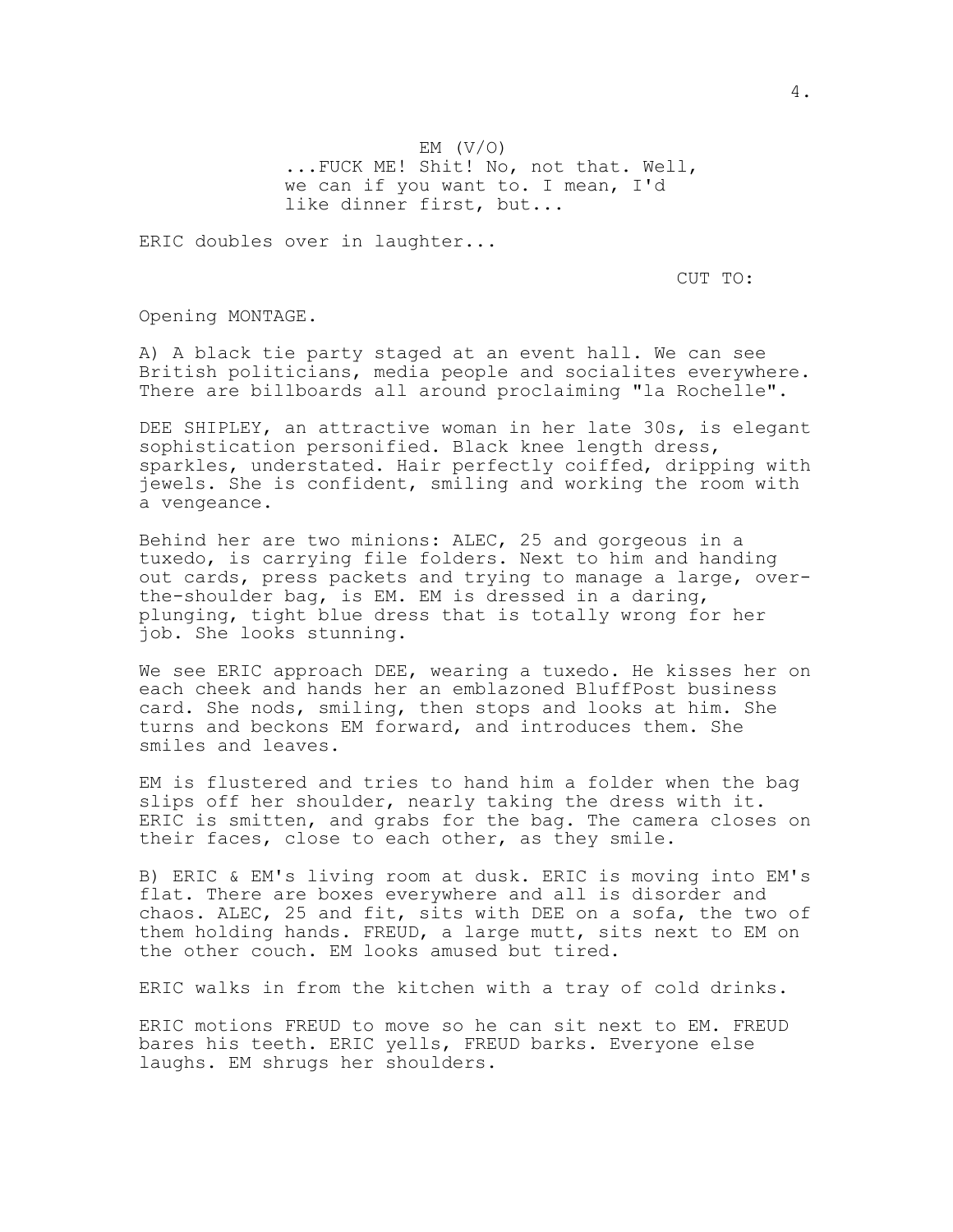C) A rather ostentatious, 5 carat diamond ring on EM's finger. We are at a jewelers and as a SALES CLERK looks on like the cat who has eaten the canary, ERIC looks glum.

EM turns her hand this way and that, looks at ERIC and smiles. ERIC asks the CLERK a question. The CLERK responds and ERIC bursts out laughing and looks at EM, who also laughs. They look at the CLERK, who is standing with grave seriousness.

ERIC and EM glance at each other, EM removes the ring with exaggerated care and they place it on the table, backing out of the store. Once outside they burst out laughing again and ERIC tries to kiss EM. EM pushes him away, extending her hand mockingly to him showing no ring. ERIC scowls then they both laugh and walk down the street.

D) ERIC arrives with flowers at an office one day for EM. DEE emerges from her office with two tall man in grey suits, one of whom is SIR JEREMY WYATT. DEE kisses the other man on the lips and SIR JEREMY on the cheek. The men turn to leave, and SIR JEREMY lingers for a moment, leering at HARRIET, EM's secretary. HARRIET is 23, a "Sloane Ranger". HARRIET smiles at him invitingly.

E) ERIC, in front of a news camera, getting ready for a remote interview. He looks confident and professional, holding an orange folder. As the countdown hits one, we cut to the news feed. The chyron reads

'BluffPost Exclusive: "Ex"Chequor-Gate: Expenses Fraud Scandal Claims First Senior Minister'

"Eric Stelling - Senior Director, BluffPost UK"

ERIC begins speaking.

F) EM, meeting in a conference room with a number of men in dishevelled suits. They stand up and shake her hand, sign a paper in front of them, then walk out. EM turns to HARRIET and nods. HARRIET presses a button on her laptop and we cut to a newspaper story headline

"UNICEF Children's Night Handed To STELLAR PRODUCTIONS."

G) EM standing outside the house as ERIC's CAR, a two-seater sports model, is towed away. As the car moves off, it reveals ERIC, standing disconsolately, shouting into his phone. A man waits patiently next to him. As ERIC shouts, he is obviously hung up on. The man reaches out and takes the phone from ERIC. He then holds out his hand and ERIC takes his BLUFFPOST lanyard ID and hands it to him. ERIC turns and puts his head on EM's shoulder.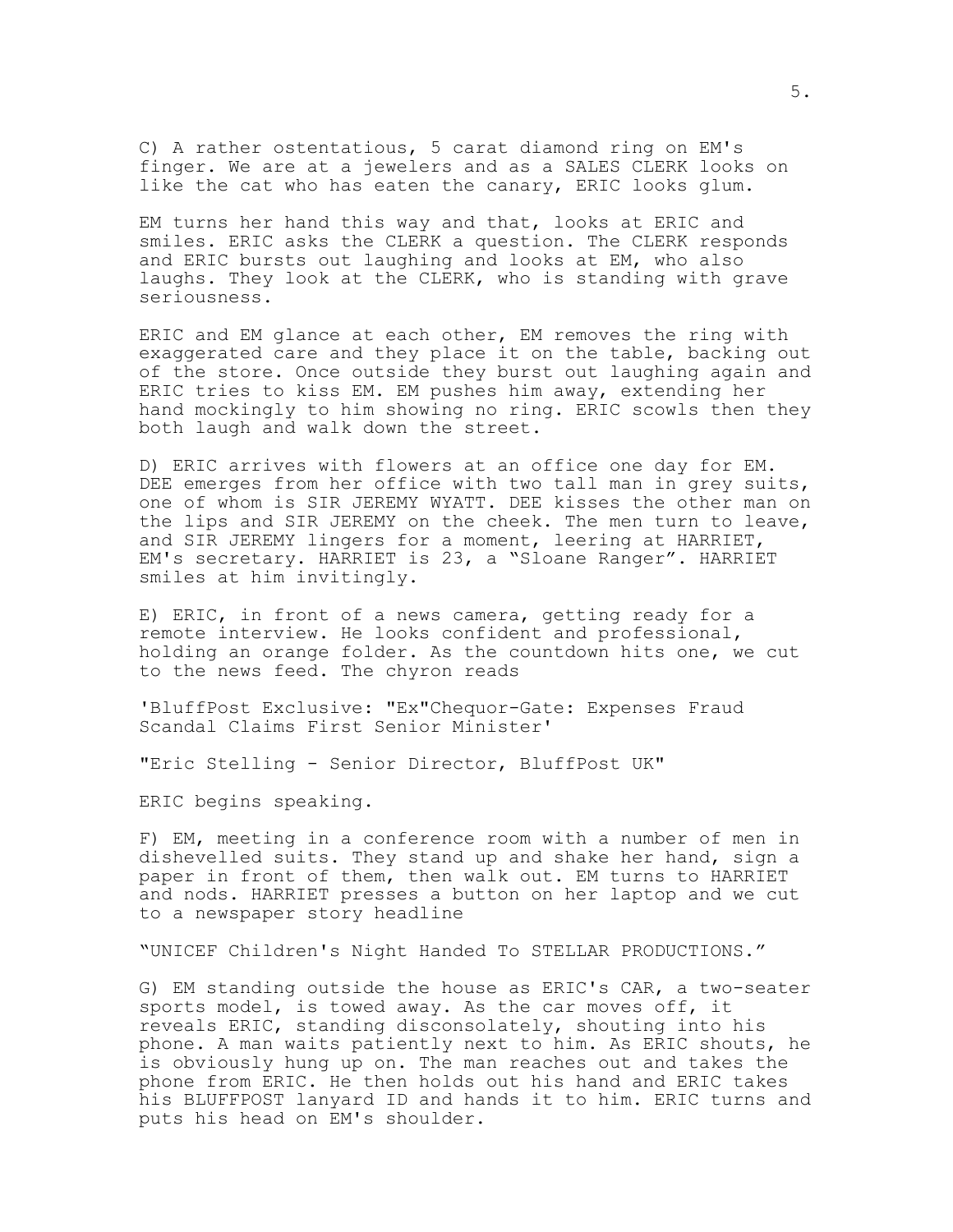FREUD barks at and chases the man as he walks to his car.

DISSOLVE TO WHITE:

FADE IN:

INT. LARGE CIRCULAR THEATRE (ALBERT HALL) - DAY

In the background, on stage, we see various designers and technicians wandering around. A large set for a musical is being worked on in the background.

To the fore, near the sound board, EM is standing with HARRIET and the two of them are speaking with DEREK TUPP, a dapper man in a bow-tie. Next to them on the wall is a placard for "CARZZ!! The Musical!!"

EM is exasperated, HARRIET is ultimately self-absorbed, and DEREK stands laconically.

## DEREK

(sardonically condescending to EM) Well, you see, what happened is that when it came time to actually book the hall for an event, they did, while you did not. In your literature, you instructed us to direct all correspondence to Ms Marriet.

EM

...But what I don't understand is how something like this could have happened...I mean, it's a pretty big deal. It's a benefit for dying children put on by UNICEF--

#### HARRIET

(interrupting)

--Well I did everything at my end. This is the first I've heard of any issue. This is my career we are talking about. You know how important it is. And now they've got some experimental theatre piece where everyone is dressed as a car?

HARRIET looks at the set and double takes.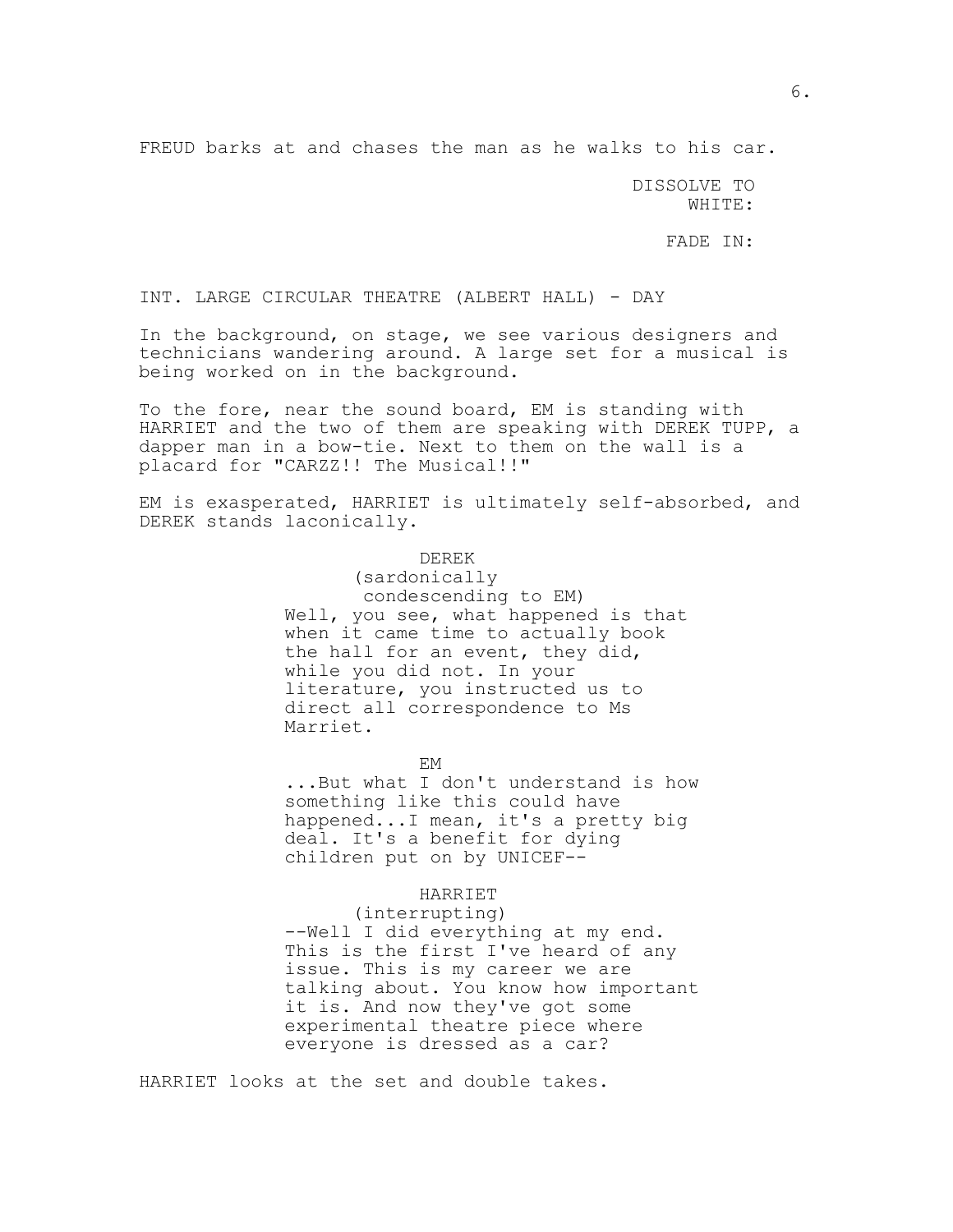HARRIET (cont'd) ...Bloody Hell, is that a Maserati? It's just like Daddy's!...

HARRIET wanders off towards the set.

CUT TO:

DEREK and EM.

DEREK

We sent multiple emails which went unanswered, sent registered post and heard nothing. Finally, we left thirteen voice messages, at which time Mr Julien...

He sweeps his hand to a poster of a dapper mid-50s gent standing next to the Prime Minister.

> DEREK (cont'd) Simply swept into my office and told me all about CARZZ!!...

In the background, we see HARRIET, now dressed in a Maserati costume, perform some wild interpretive dance.

EM

(sighs) There must be something you can do? What we are doing changes lives! It's a bit more than a collection of Ford Fiestas lamenting how hard it is to have supportive parents in suburbia!

DEREK I am afraid not. Not without a time machine. (beat) That being said, they do seem to be constructing one stage left...

We see HARRIET sweep across the stage towards the Time Machine and climb on top of it waving a flag which reads "FOSSIL FUELS FOREVER" and mime being in a wind tunnel.

> EM You're not even giving me time to find a new venue! Do you want me to get Angelina Jolie down here? Is that what you want?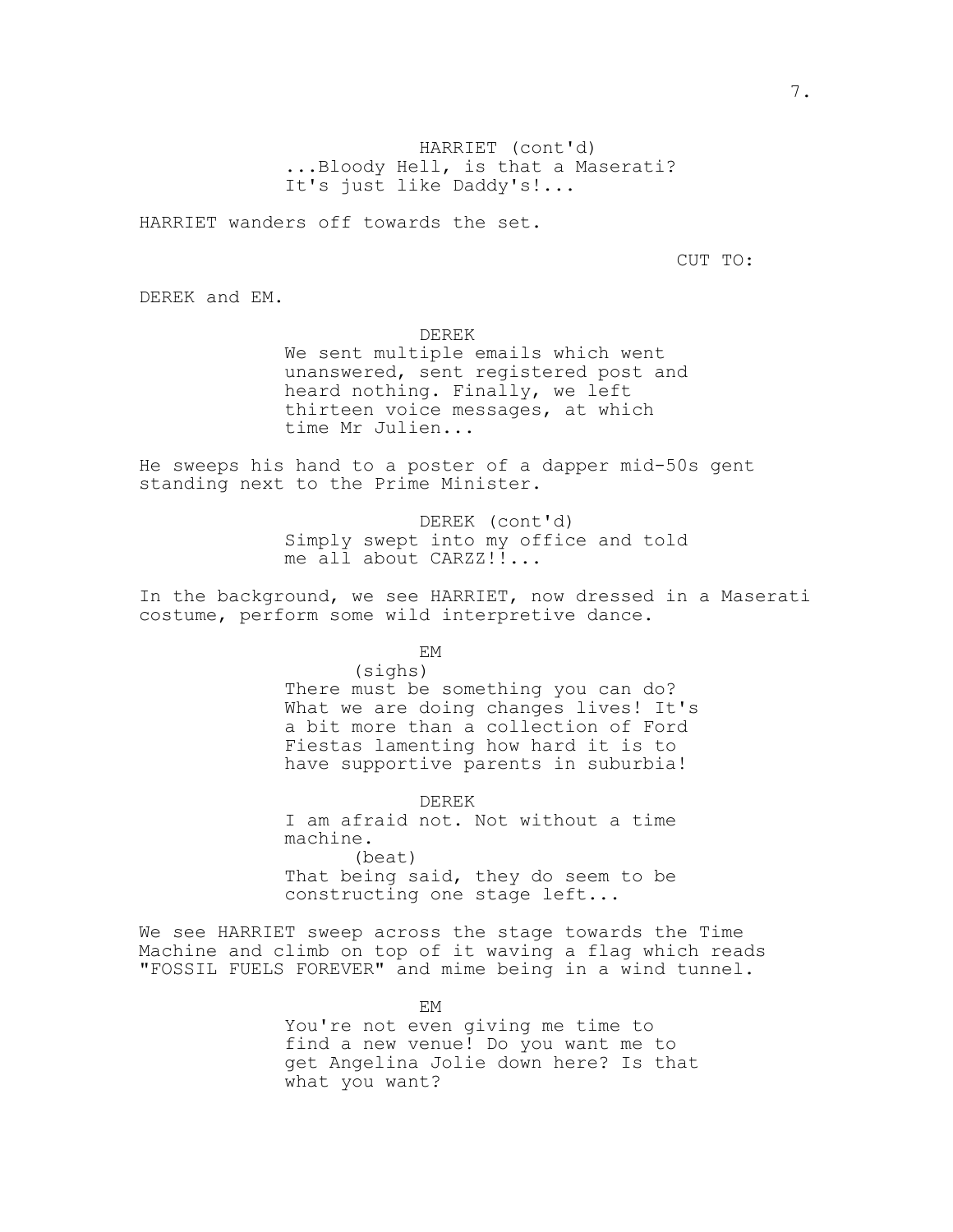## DEREK

(Lighting up) Absolutely! I'd love to meet her!

EM

Well she's not coming - she would hate you and all this--

EM waves her hand at the stage in anger. We see HARRIET wave back.

### DEREK

Regardless of Miss Jolie's feelings, there is simply nothing I can do. The promotion must begin as soon as possible for CARZZ.

EM

Well let me tell you Mr Tupp, I think you are making a huge mistake. Our event is about saving lives, making a difference to whole communities. You are missing a tremendous opportunity to increase the profile of your theatre. And you won't meet the Queen.

### DEREK

I've had the pleasure of Her Majesty's company before... (under his breath) it's enough to turn one Republican.

EM

Ah, professional AND social suicide is what you're after!

DEREK

No more damaging than losing a venue 6 weeks before a global fundraising event, hmm?

We hear a shout from the stage. HARRIET is now riding in a mock of a hot air balloon emblazoned with the phrase "CONSUME!"

EM

(to herself) ...I have to fire her. And she is sleeping with our investor.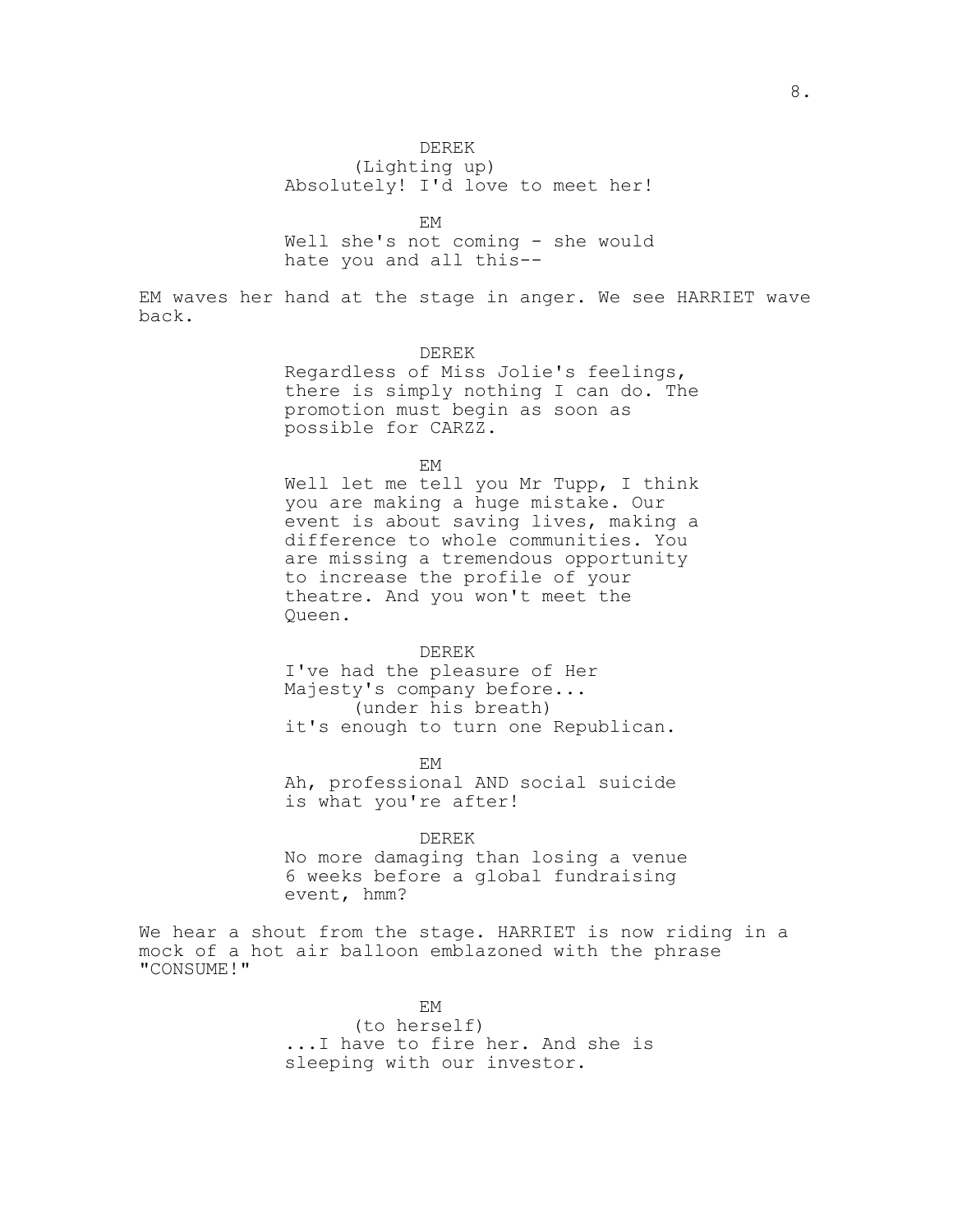DEREK (through gritted teeth) Get her off my stage...

We see HARRIET touching down from the balloon.

CUT TO:

INT. ERIC'S HOME OFFICE - DAY

There are bundles of yellowing newsprint, 7 coffee mugs with stained sides on a messy, unkempt desk. One of the mugs is obviously from the White House, and is filled with sugar cubes.

On the wall we see a framed "BLUFFPOST" report: "Bluffpost Exposes Washington Corruption." Another one below it reads "BLUFFPOST UK? STELLING IN TALKS TO LEAD UK TEAM!"

We see ERIC, sitting at his desk, on the phone. Sitting next to him on the other office chair is FREUD, the dog.

> ERIC I understand that you are doing your best for me, and I'm grateful. But no more interviews with red-tops, Bernie. (beat) Because it's just not a good fit, that's why…

> > CUT TO:

INT. CONFERENCE ROOM – DAY (FLASHBACK)

The room has a giant red billboard for "THE DAILY SUN". ERIC sits at a table, with a glass of water in front of him. He is dressed in a suit. On the other side sit three men. The man on the left is slightly more crumpled. His nameplate reads "Mr Grant – Photography".

> ERIC …so in the end, headquarters lost their nerve and settled, and I wound up taking the blame.

MR GRANT You know, I think I hacked your voicemail on that case…